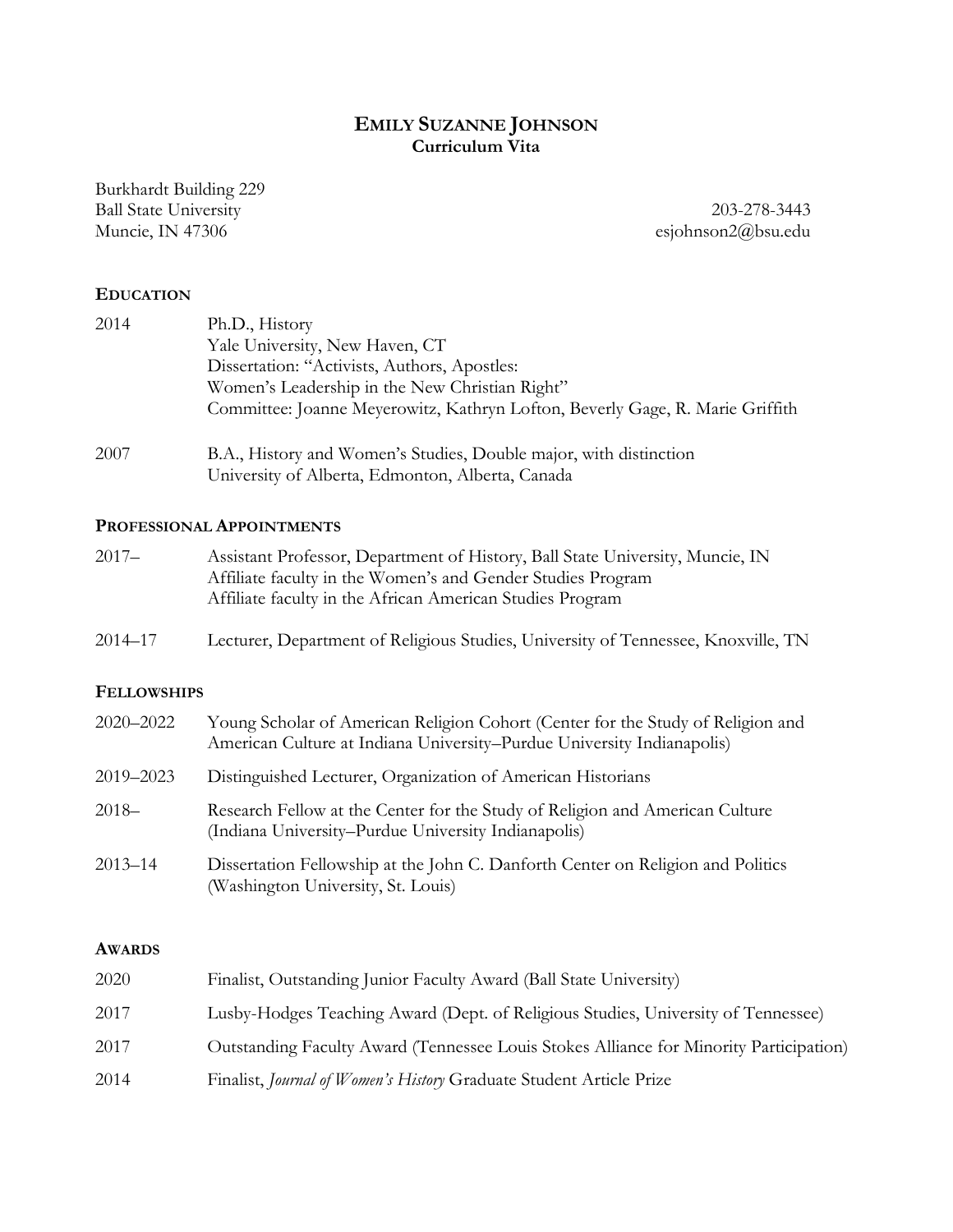| 2013 | Finalist, Louis Pelzer Prize for Best Graduate Student Essay (Organization of |
|------|-------------------------------------------------------------------------------|
|      | American Historians)                                                          |

#### **GRANTS**

| 2021 | Honors Fellowship for work with an undergraduate researcher on the Muncie LGBTQ+<br>History Project (Ball State University) |
|------|-----------------------------------------------------------------------------------------------------------------------------|
| 2019 | Publications and Intellectual Properties Committee Grant (Sponsored Projects<br>Administration, Ball State University)      |
| 2018 | Aspire Start-Up Award (Sponsored Projects Administration, Ball State University)                                            |
| 2012 | John F. Enders Summer Research Fellowship (Yale University)                                                                 |
| 2011 | Funding for Lesbian and Gay Studies Grant (Yale University)                                                                 |

#### **BOOK**

2019 *This is Our Message: The Politics of Women's Leadership in the New Christian Right*, Oxford University Press (Reviewed/Featured in: *American Historical Review, Church History, Journal of the American Academy of Religion, Patheos, Gender and Religion, Reading Religion, New Trail Magazine, Reading Religion).*

## **PEER-REVIEWED JOURNAL ARTICLES**

| 2018                                                     | "God, Country, and Anita Bryant: Women's Leadership and the Politics of the New<br>Christian Right," Religion and American Culture 28, no. 2 (Summer). |
|----------------------------------------------------------|--------------------------------------------------------------------------------------------------------------------------------------------------------|
| 2012                                                     | "Who Would Know Better than the Girls in White?' Nurses as Experts in Postwar<br>Advertising, 1945-50," Nursing History Review 20.                     |
| $D_{\alpha\alpha\gamma}$ $C_{\text{II}}$ $D_{\text{II}}$ |                                                                                                                                                        |

## **BOOK CHAPTERS**

| 2021 | "Gender and Family," for Oxford Handbook on Christian Fundamentalism, eds. Andrew<br>Atherstone and David Ceri Jones (Oxford: Oxford University Press), forthcoming                                                           |
|------|-------------------------------------------------------------------------------------------------------------------------------------------------------------------------------------------------------------------------------|
| 2021 | "The Rise of the Religious Right," for <i>A Companion to American Religious History</i> , ed.<br>Benjamin Park (Hoboken, NJ: Wiley-Blackwell, 2021), 341–354.                                                                 |
| 2020 | "Palin vs. Clinton: Feminism, Womanhood, and the 2008 Presidential Election," for<br>Suffrage at 100: Women and American Politics, eds. Stacie Taranto and Leandra Zarnow<br>(Baltimore: Johns Hopkins Press, 2020), 317–334. |

## **WORKS IN PROGRESS**

| n.d. | "No O.J. from the Un-Shine State: The Myth of the 1977 Orange Juice Boycott and<br>Why It Matters," submitted to the <i>Journal of American History</i> . |
|------|-----------------------------------------------------------------------------------------------------------------------------------------------------------|
| n.d. | <i>Satan! Twentieth-Century Moral Panics and American Identity (book project, in progress)</i>                                                            |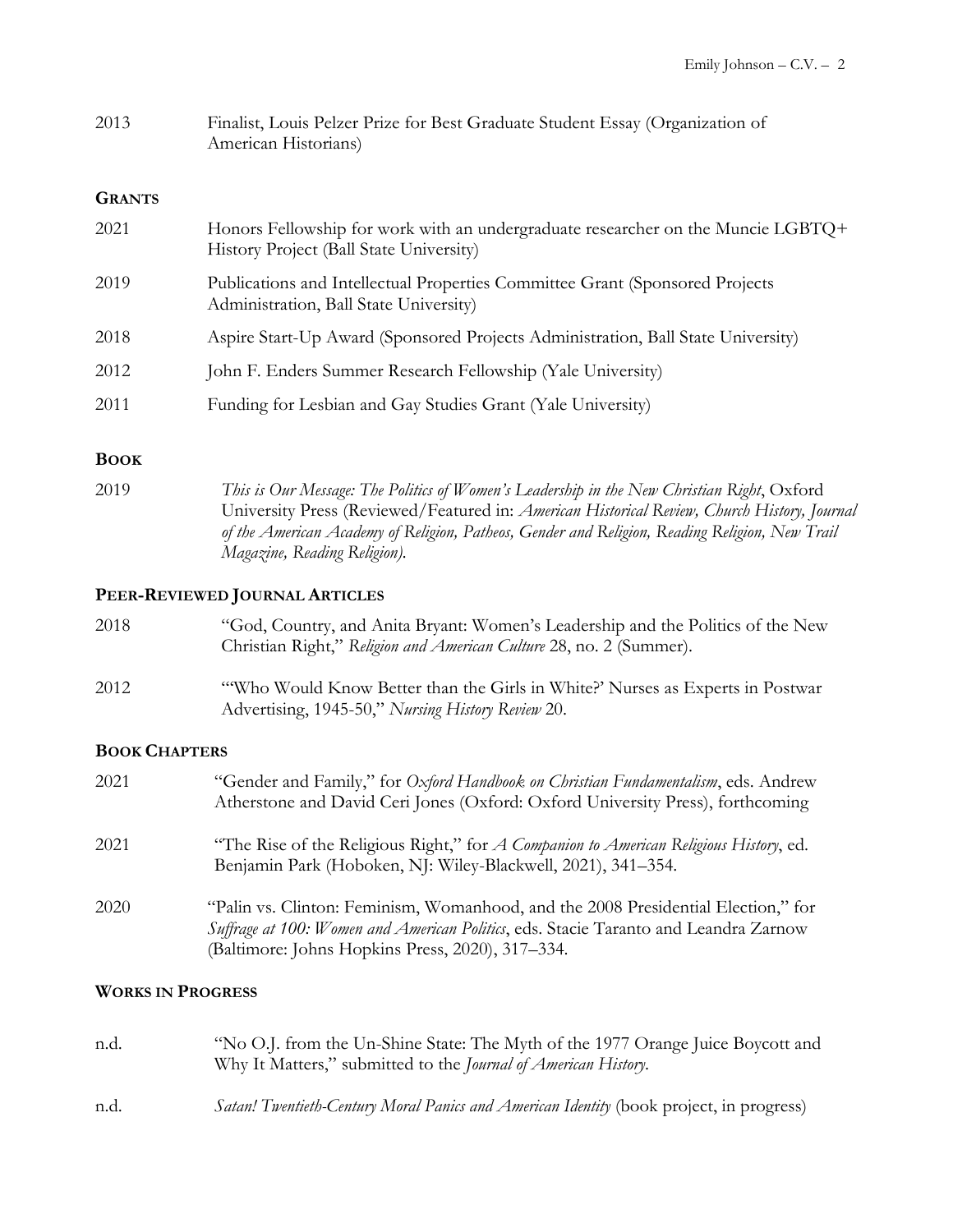#### **PUBLIC HISTORY PROJECTS**

- 2018– LGBTQ+ Muncie Project, local history project currently in the process of collecting oral histories and soliciting donations of archival materials to preserve the queer history of Muncie, Indiana. Includes collaboration with community partners (Ball State University Archives and Special Collections, the Middletown Studies Center, Delaware County Historical Society, and Muncie Public Libraries) and supervision of undergraduate researchers in the Public History program at Ball State.
- 2012–13 LGBT Families Project, Yale Research Initiative on the History of Sexualities; Graduate Student Researcher under the direction of George Chauncey; conducted oral history interviews and collected archival materials on the history of LGBT parenting and family advocacy from individuals and groups in New Haven, CT; Boston, MA; and Minneapolis and St. Paul, MN. Worked with Yale's Archives and Special Collections to preserve these materials in a collection held at the university.

#### **BOOK REVIEWS**

| 2020 | Review of Daniel Vaca, Evangelicals Incorporated: Books and the Business of Religion in America,<br>for <i>Enterprise and Society</i> (October).                                                                                                      |  |  |  |
|------|-------------------------------------------------------------------------------------------------------------------------------------------------------------------------------------------------------------------------------------------------------|--|--|--|
| 2018 | Review of Stacie Taranto, Kitchen Table Politics: Conservative Women and Family Values in New<br>York, for History: Reviews of New Books 46, no. 3 (Spring).                                                                                          |  |  |  |
| 2017 | Review of June Melby Benowitz, Challenge & Change: Right-Wing Women, Grassroots Activism<br>and the Baby Boom Generation, for Journal of Social History 50, no. 3 (Spring).                                                                           |  |  |  |
| 2014 | "Us vs. Them: The Pitfalls of Righteous Rhetoric" (Review of Leslie Dorrough Smith,<br>Righteous Rhetoric: Sex, Speech, and the Politics of Concerned Women for America for Religion and<br><i>Politics</i> , religionandpolitics.org (September 16). |  |  |  |
| 2012 | Review of Michelle Nickerson, Mothers of Conservatism: Women and the Postwar Right, for<br>History News Network (June 8), http://hnn.us/article/146694                                                                                                |  |  |  |
|      | <b>CONFERENCE PRESENTATIONS</b>                                                                                                                                                                                                                       |  |  |  |
| 2021 | "Recalling the Mayoress: Power, Politics, and Historical Memory in Hunnewell, KS<br>(1911)," Organization of American Historians Annual Meeting (April)                                                                                               |  |  |  |
| 2020 | "Gendering the U.S. Media," Roundtable presenter, Berkshire Conference on Women,                                                                                                                                                                      |  |  |  |

2020 "10 Sexual Positions that will Save America," American Society for Church History Annual Meeting, New York City (January)

Genders, and Sexualities, Baltimore, MD (May) conference cancelled due to COVID-19.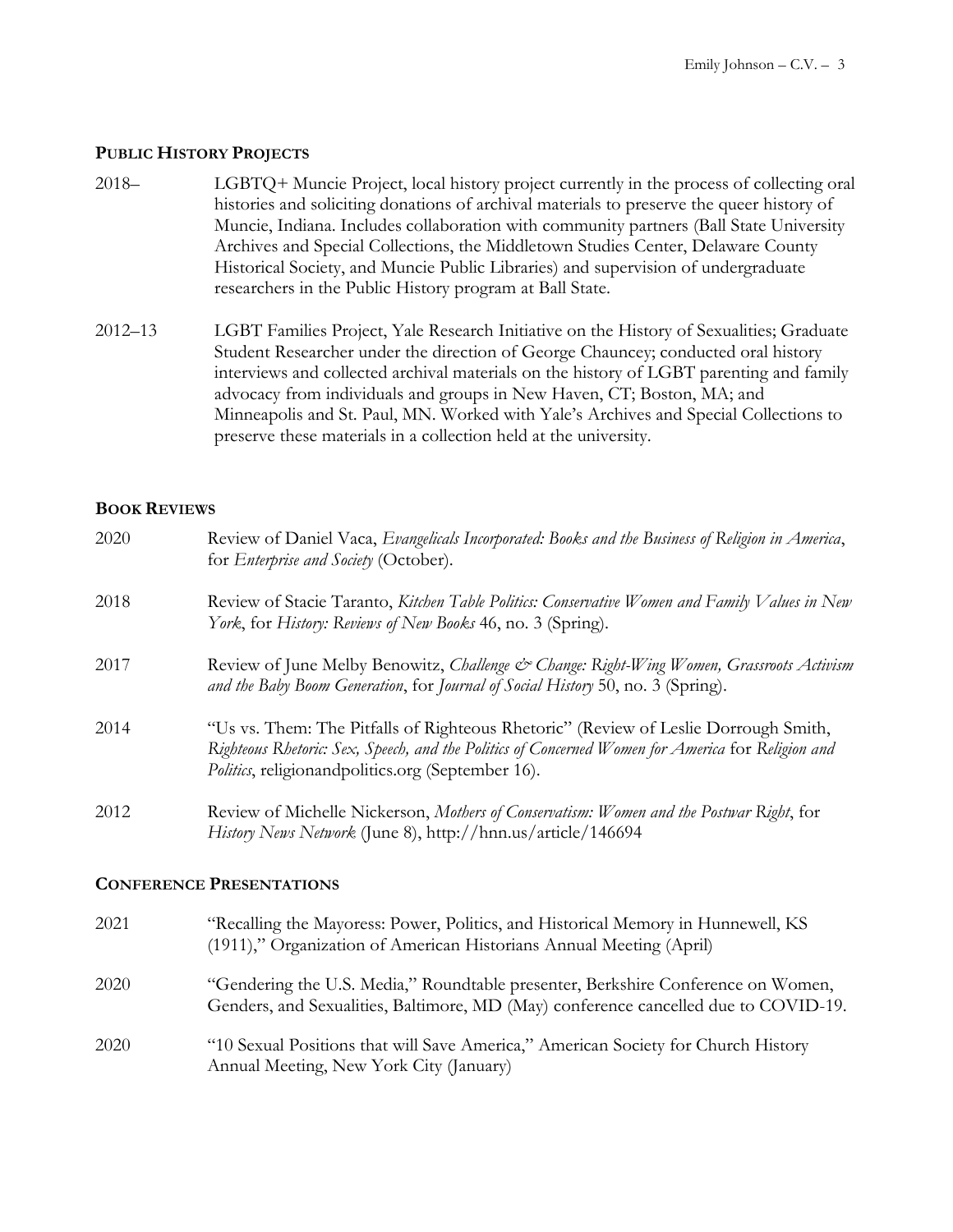| 2020 | "That's How Jesus Loves': Tammy Faye Bakker, Televangelism, and AIDS," American<br>Historical Association Annual Meeting, New York City (January)                                                   |  |  |  |  |
|------|-----------------------------------------------------------------------------------------------------------------------------------------------------------------------------------------------------|--|--|--|--|
| 2019 | "Author Meets Critics: Emily Suzanne Johnson's This Is Our Message: Women's Leadership in<br>the New Christian Right," American Academy of Religion, San Diego, CA (November)                       |  |  |  |  |
| 2019 | "A Day Without Sunshine: The Myth of the 1977 Orange Juice Boycott and Why it<br>Matters," Queer History Conference, San Francisco, CA (June)                                                       |  |  |  |  |
| 2019 | "Situating the Radical Right," Roundtable presenter, Remaking Political History<br>Conference, Purdue University, West Lafayette, IN (June)                                                         |  |  |  |  |
| 2019 | "Sex Advice and Political Battle Cries: Evangelical Women's Literature and the Rise of<br>the New Christian Right," Midwest American Academy of Religion, Muncie, IN                                |  |  |  |  |
| 2016 | "Defining Marriage, Performing Wifehood: Women and National Authority in the New<br>Christian Right," American Academy of Religion, San Antonio, TX (November)                                      |  |  |  |  |
| 2016 | "Leading Ladies: Conservative Christian Women's National Political Leadership,"<br>Organization of American Historians, Providence, RI (April)                                                      |  |  |  |  |
| 2015 | "A Day without Sunshine: Boycotts, Counter-Boycotts, and the Cultural Politics of the<br>1970s Religious Right," Southern American Studies Association, Atlanta, GA (February)                      |  |  |  |  |
| 2015 | "Science, Compassion, and Ex-Gay Ministries: Understanding the Logic of Anti-Gay<br>Activism in the 1970s," American Historical Association, New York City (January)                                |  |  |  |  |
| 2014 | "Sacred and Sinful: Sex, Gender, and Women's Leadership in the New Christian Right,"<br>European Social Science History Conference, Vienna (April)                                                  |  |  |  |  |
| 2013 | "Whither America? Anita Bryant and the Patriotic Ideal of the New Christian Right,"<br>Western Historical Association Annual Meeting, Tucson, AZ (October)                                          |  |  |  |  |
| 2013 | "Saran Wrap and Sodomites: Sexual Revolutions and the New Christian Right,"<br>American Historical Association Annual Meeting, New Orleans, LA (January)                                            |  |  |  |  |
| 2012 | "Feminism, Antifeminism and the Politics of Gender in the United States," National<br>Women's Studies Association Annual Meeting, Oakland, CA (November)                                            |  |  |  |  |
| 2009 | "Who Would Know Better than the Girls in White?' Nurses as Experts in Postwar<br>Magazine Advertising, 1945–1950," Joint Atlantic Seminar on the History of Medicine,<br>Philadelphia, PA (October) |  |  |  |  |

# **INVITED TALKS**

| 2021 |  |  |  | Invited Talk at Queer and Trans Family and Friends of Pendleton, IN (January) |  |
|------|--|--|--|-------------------------------------------------------------------------------|--|
|------|--|--|--|-------------------------------------------------------------------------------|--|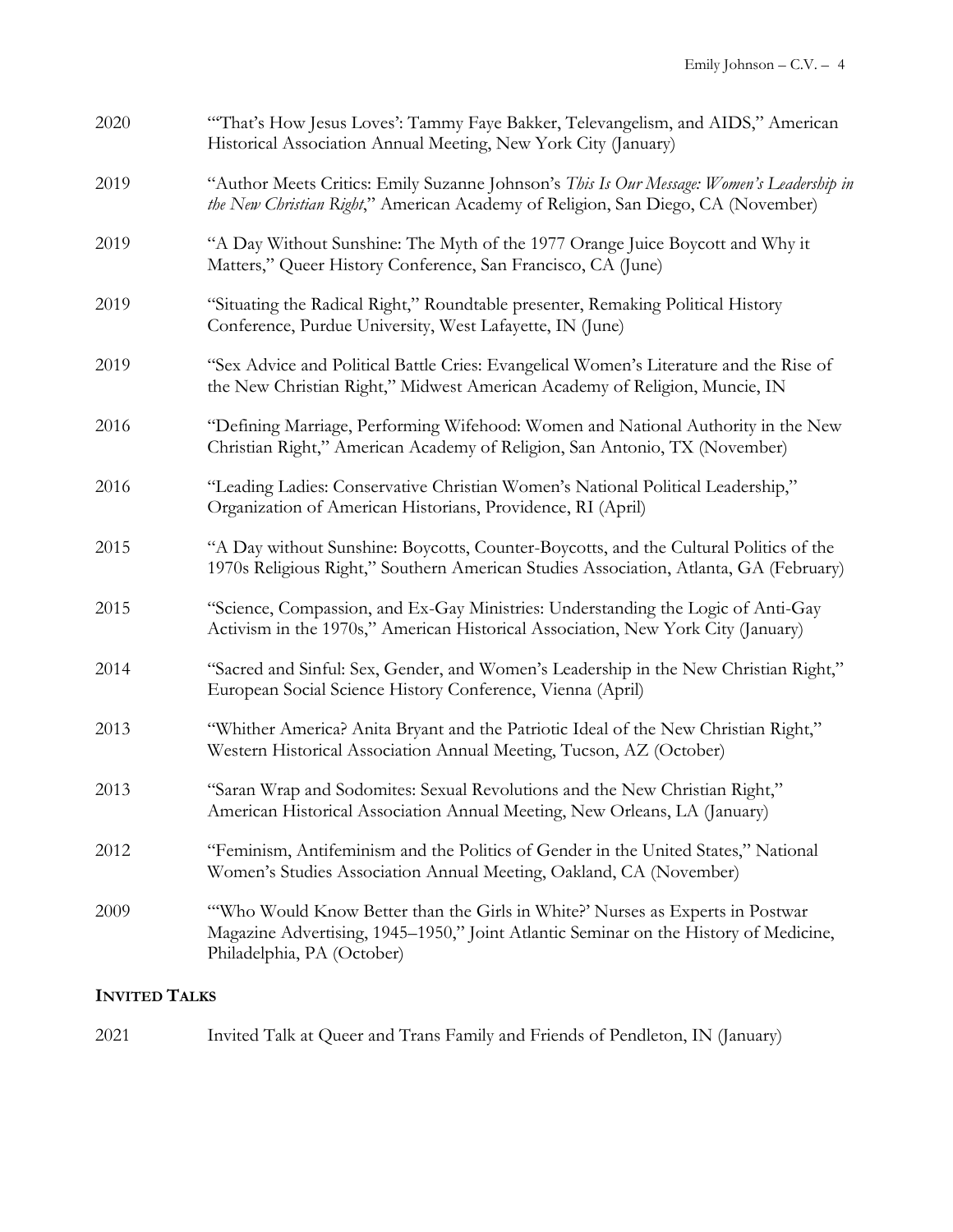| 2020        | Introductory Video for Judy Chicago's "Signing the Dinner Party" from A Retrospective in<br>a Box, for the exhibit 20/20: Twenty Women Artists of the Twentieth Century, David<br>Owsley Museum of Art, Ball State University (September 24–November 25) |
|-------------|----------------------------------------------------------------------------------------------------------------------------------------------------------------------------------------------------------------------------------------------------------|
| 2020        | Expert panelist at a screening of <i>The Vote</i> documentary, hosted by WIPB (Indiana Public<br>Radio), David Owsley Museum of Art, Ball State University (September)                                                                                   |
| 2019 & 2020 | "Women's Leadership in the New Christian Right," HIST483 Class at Wheaton College,<br>Wheaton, IL, Virtual Class Visit (December)                                                                                                                        |
| 2019        | "Women's Leadership in the Religious Right," speaker at the League of Women Voters<br>annual garden party, Muncie, IN (September)                                                                                                                        |
| 2019        | "Queer Muncie: A History," with Muncie Public Library, at Mark III Taproom, Muncie,<br>IN (June) – covered in the <i>Muncie Star Press</i>                                                                                                               |
| 2019        | "Women and the Religious Right: A Modern History," Muncie Public Library, Muncie,<br>IN(May)                                                                                                                                                             |
| 2019        | "The Green New Deal in Historical Context," as part of a panel on the Green New Deal<br>at Muncie Public Library, Muncie, IN (April) – covered in the Muncie Star Press                                                                                  |
| 2018        | "A Day Without Sunshine': Boycotts, Counter-Boycotts and Historical Memory in<br>LGBT and Conservative Christian Communities," Notre Dame University, South Bend,<br>IN (November)                                                                       |
| 2018        | "The Year(s) of the Woman in American Politics," Big Questions, Big Ideas Series at<br>Muncie Public Library, Muncie, IN (October)                                                                                                                       |
| 2015        | "A Woman's Place: Conservative Christian Women's National Political Leadership," The<br>Newberry Seminar on Women and Gender, Chicago, IL (January)                                                                                                      |
| 2012        | "Submission and the American Presidency: Tracing a Prehistory of Michele Bachmann<br>and Sarah Palin," Chester Ronning Centre for the Study of Religion and Public Life,<br>Camrose, Alberta, Canada (March)                                             |
| 2010        | "Who Would Know Better than the Girls in White?' Nurses as Experts in Postwar<br>Advertising," Barbara Bates Center for the History of Nursing, University of<br>Pennsylvania (February)                                                                 |

# **CAMPUS AND DEPARTMENTAL TALKS**

| 2019 | "Religion Conversation Hour: Women, Gender, and the New Christian Right," Religious<br>Studies Department, Ball State University (April) |
|------|------------------------------------------------------------------------------------------------------------------------------------------|
| 2019 | "That's How Jesus Loves': Tammy Faye Bakker and the AIDS Crisis," History Club, Ball<br>State University (April)                         |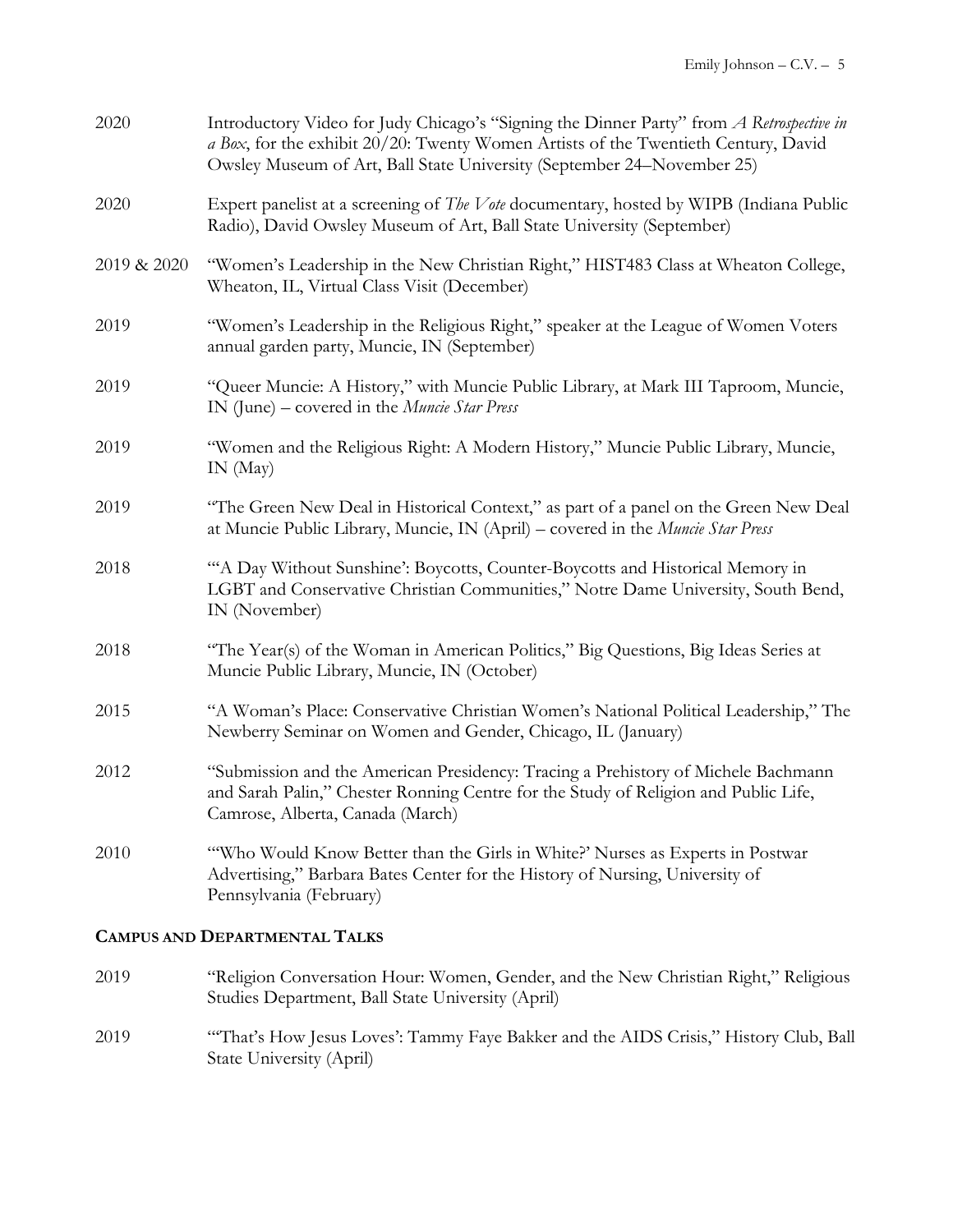| 2018 | "A Day Without Sunshine: Truth, Storytelling, and How We Do History," History Club,<br><b>Ball State University (March)</b>                                                                                               |
|------|---------------------------------------------------------------------------------------------------------------------------------------------------------------------------------------------------------------------------|
| 2014 | "Ladies, Not Libbers': Concerned Women for America and Evangelical Anti-Feminism<br>in the 1980s," Women, Gender, and Sexuality Studies Colloquium, Washington<br>University in St. Louis (February)                      |
| 2013 | "That's How Jesus Loves': Christian Conservatism and the Sexual Politics of Tammy<br>Faye Bakker," Colloquium at John C. Danforth Center Study on Religion and Politics,<br>Washington University in St. Louis (November) |
| 2011 | "Protect America's Children: Anita Bryant and New Christian Right Maternalism,"<br>Women's, Gender, and Sexuality Studies Graduate Colloquium, Yale University<br>(November)                                              |
| 2011 | "Women's Leadership in the New Christian Right: Preliminary Findings," American<br>Religious History Working Group, Yale University (May)                                                                                 |
| 2010 | "Consent and the Historical Profession," Keywords Panel at the Women's, Gender, and<br>Sexuality Studies Graduate Colloquium, Yale University (February)                                                                  |

#### **PUBLIC SCHOLARSHIP**

| 2020 | "In Mrs. America, Conservative Activist Phyllis Schlafly Takes Center Stage," for Religion<br>and Politics, religionandpolitics.org (May 5)                                           |
|------|---------------------------------------------------------------------------------------------------------------------------------------------------------------------------------------|
| 2019 | "The Myth that has Shaped the Christian Right and the LGBTQ Rights Movement for<br>Four Decades," for the <i>Washington Post</i> , washingtonpost.com (June 21)                       |
| 2019 | "Women Have Been the Heart of the Christian Right for Decades," for The Conversation,<br>theconversation.com (June 6); picked up by UPI, Good Magazine, The Raw Story, and<br>others. |
| 2019 | "National Women's History Month: A Brief History," for OUPblog by Oxford University<br>Press, blog.oup.com (April 19)                                                                 |
| 2019 | "How Women Built and Sustained the Religious Right," for Religion and Politics,<br>religionandpolitics.org (April 16)                                                                 |
| 2018 | "Women are deeply divided on Brett Kavanaugh. Here's why," for the Washington Post,<br>washingtonpost.com (October 1)                                                                 |
| 2018 | "For Such a Time as This': Conservative Evangelical Women and the Trump<br>Presidency," for Religion and Politics, religionandpolitics.org (March 6)                                  |
| 2018 | "How white evangelicals learned to love Donald Trump," for the Washington Post,<br>washingtonpost.com (February 1)                                                                    |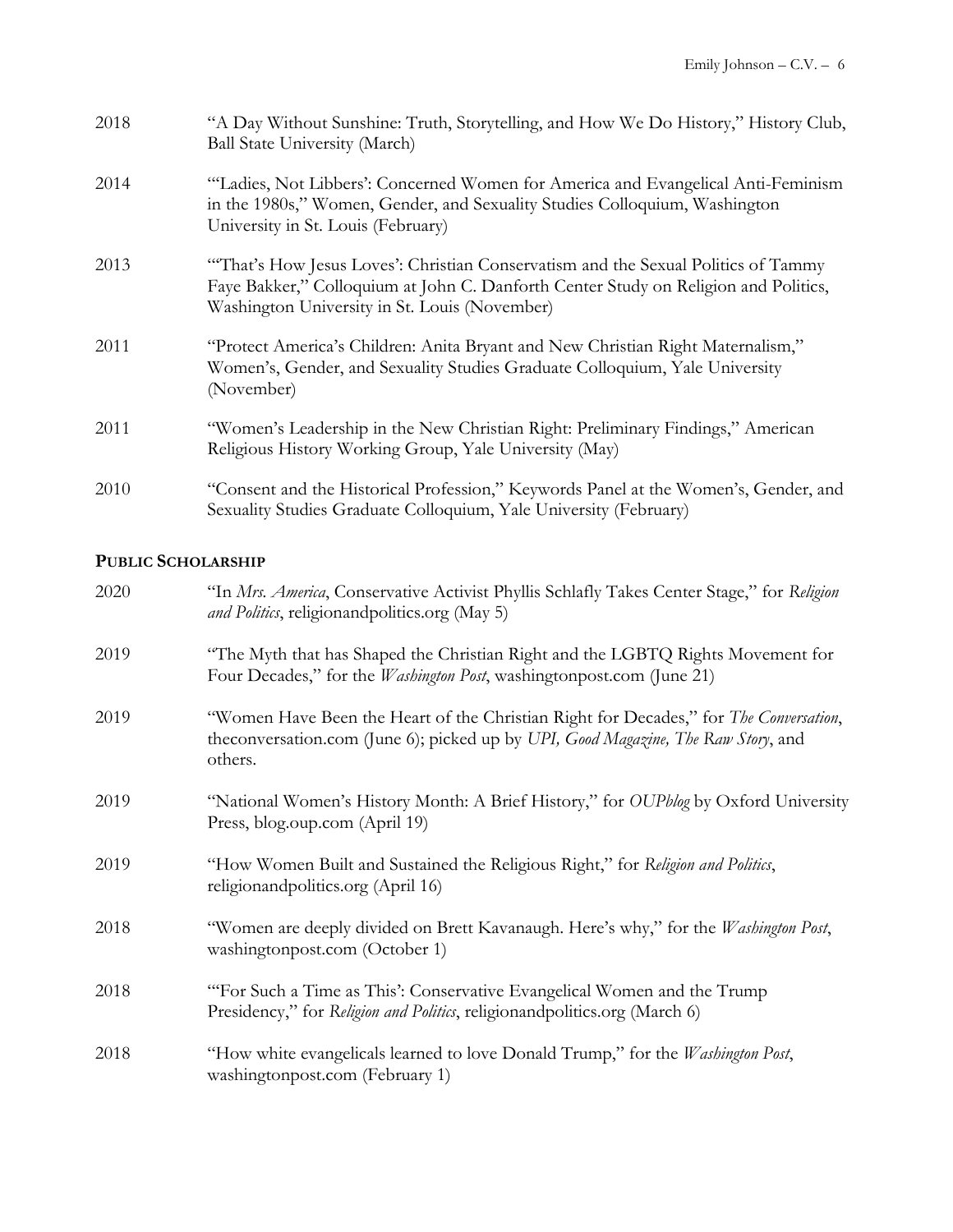| 2015 | "Donald Trump and the Evangelical Vote," for Religion and Politics, religionand politics.org<br>(December 8)                                                                    |
|------|---------------------------------------------------------------------------------------------------------------------------------------------------------------------------------|
| 2015 | "Religion and the GOP Presidential Hopefuls (2-part series)," for American Society for<br>Church History's History of Christianity blog, churchhistory.org (May 20 & July 20)   |
| 2015 | "Facing Our Demons: What Does Satan Have to Do with Equal Rights?" for American<br>Society for Church History's History of Christianity blog, churchhistory.org (March 25)      |
| 2014 | "The New Pew Study: A Victory in the War on Christmas?" for American Society for<br>Church History's History of Christianity blog, churchhistory.org (December 19)              |
| 2014 | "A Theme Park, A Scandal, and the Fading Ruins of a Televangelism Empire," for<br>Religion and Politics, religionandpolitics.org (October 28)                                   |
| 2014 | "The Devil May Care: Left Behind and Modern American Evangelicalism," for American<br>Society for Church History's History of Christianity blog, churchhistory.org (October 21) |
| 2014 | "Looking for a Better Movie: Evangelicals and Mass Media," for Religion in American<br>History Blog, usreligion.blogspot.com (March 10)                                         |

# **INTERVIEWS, MEDIA APPEARANCES & COMMENT**

| 2020 | Quoted in: Melissa Borja, "American Girl, American Religion, and Potential Plots for<br>Courtney, SoCal Gamer Girl of the '80s," Patheos (September 30)                                                                                    |
|------|--------------------------------------------------------------------------------------------------------------------------------------------------------------------------------------------------------------------------------------------|
| 2020 | Welcome Video for Muncie Pride, on behalf of the Muncie LGBTQ+ Oral History<br>Project (September)                                                                                                                                         |
| 2020 | Muncie LGBTQ+ History Project featured in: Robbie Moscato-Goodpaster, "Along for<br>the Pride: What to Expect at Muncie's First Pride," The Ball State Daily (August 20)                                                                   |
| 2019 | "Author Interview: Emily S. Johnson's This Is Our Message: Women's Leadership and the New<br>Christian Right," Interview with Lindsey Jackson for Journal of Religion and Culture 28, no. 1-<br>2                                          |
| 2019 | "Orange Juice and Anita Bryant: Historian Emily Johnson Talks Evangelical Women,<br>Cocktails, and Sex," interview with Lauren McIvor Thompson for Nursing Clio<br>(September 5)                                                           |
| 2019 | "Emily S. Johnson's This Is Our Message: Women's Leadership and the New Christian Right,"<br>interview with Stephen Colbrook for New Books in History Podcast (July 8)                                                                     |
| 2019 | "The Political and the Personal: An Interview with Emily S. Johnson about Conservative<br>Women's Leadership," interview with Andy Seal, U.S. Intellectual History Blog, Society for<br>U.S. Intellectual History, s-usih.org (July 29-30) |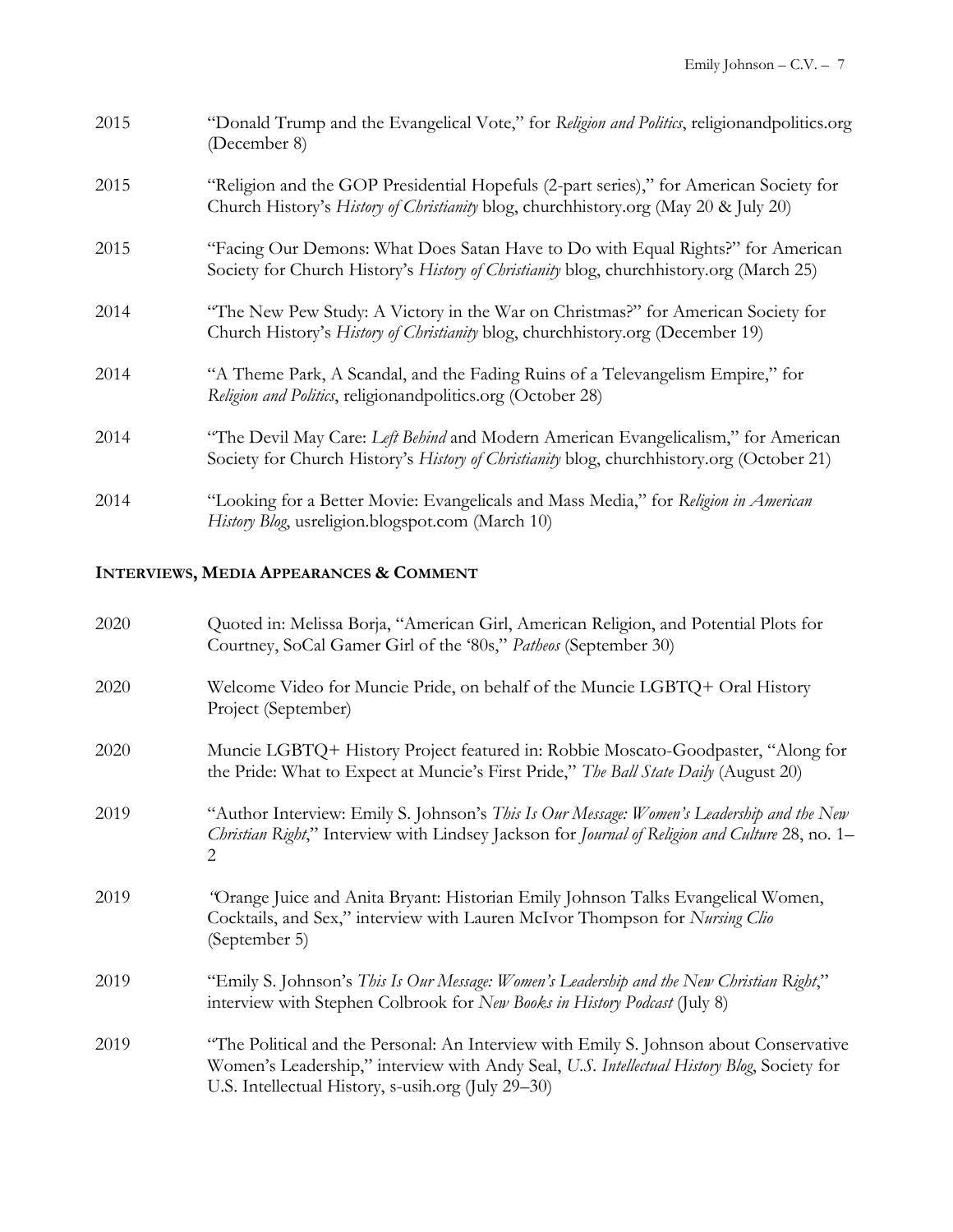| 2019 | "Women Have Actually Been at the Center of Anti-Feminism for Decades," interview<br>with journalist Shelby Black for <i>The Observer</i> , observer.com (June 21)                         |
|------|-------------------------------------------------------------------------------------------------------------------------------------------------------------------------------------------|
| 2019 | Quoted in: Leila Fadel, "The Culture Wars Live On Between the LGBTQ Rights<br>Movement and the Religious Right," All Things Considered, NPR, also available at npr.org<br>$($ June 20 $)$ |
| 2019 | Quoted in: Ryan Koronowski, "The Religious Right Calls for a 'Special Day of Prayer'<br>Devoted to Trump," Think Progress, thinkprogress.org (June 2)                                     |
| 2017 | Interviewed/featured in: "Touch Me! I'm Yours!" Sexing History Podcast, episode 5,<br>sexinghistory.com (October 6)                                                                       |

#### **TEACHING EXPERIENCE**

BALL STATE UNIVERSITY: CLASSES: Honors Colloquium: Muncie LGBTQ+ Oral History Project (Fall 2021) American Apocalypse, graduate seminar (Spring 2020) Immersive Learning: Muncie LGBTQ+ Oral History Project (Spring 2020) U.S. Histories of Sexuality (Fall 2019, Spring 2021) U.S. History, 1877 to Present (every semester since Fall 2017) Women in American History (Spring 2018, Spring 2019, Fall 2020, Fall 2021) Introduction to Women's and Gender Studies (Fall 2018, Fall 2019)

INDEPENDENT STUDIES: Queer Theory/Queer History (Summer 2021) Women and Religion in U.S. History (Summer 2020) Food and Religion in U.S. History (Summer 2020) Gender and Feminism in U.S. Film History (Summer 2019) Religion and Southern Nationalism (Fall 2018) Cold War Masculinities in Politics and Popular Culture (Summer 2018) Gender and Family in the Cold War United States (Spring 2018)

UNDERGRADUATE CAPSTONE PROJECTS (SUPERVISED): Historical Memory and the Reagan Presidency: An Oral History Research Project (Spring 2020) Women and the U.S. Astronaut Program (Spring 2019) Women in the U.S. Air Force (Spring 2018)

GRADUATE CAPSTONE PROJECTS (SUPERVISED):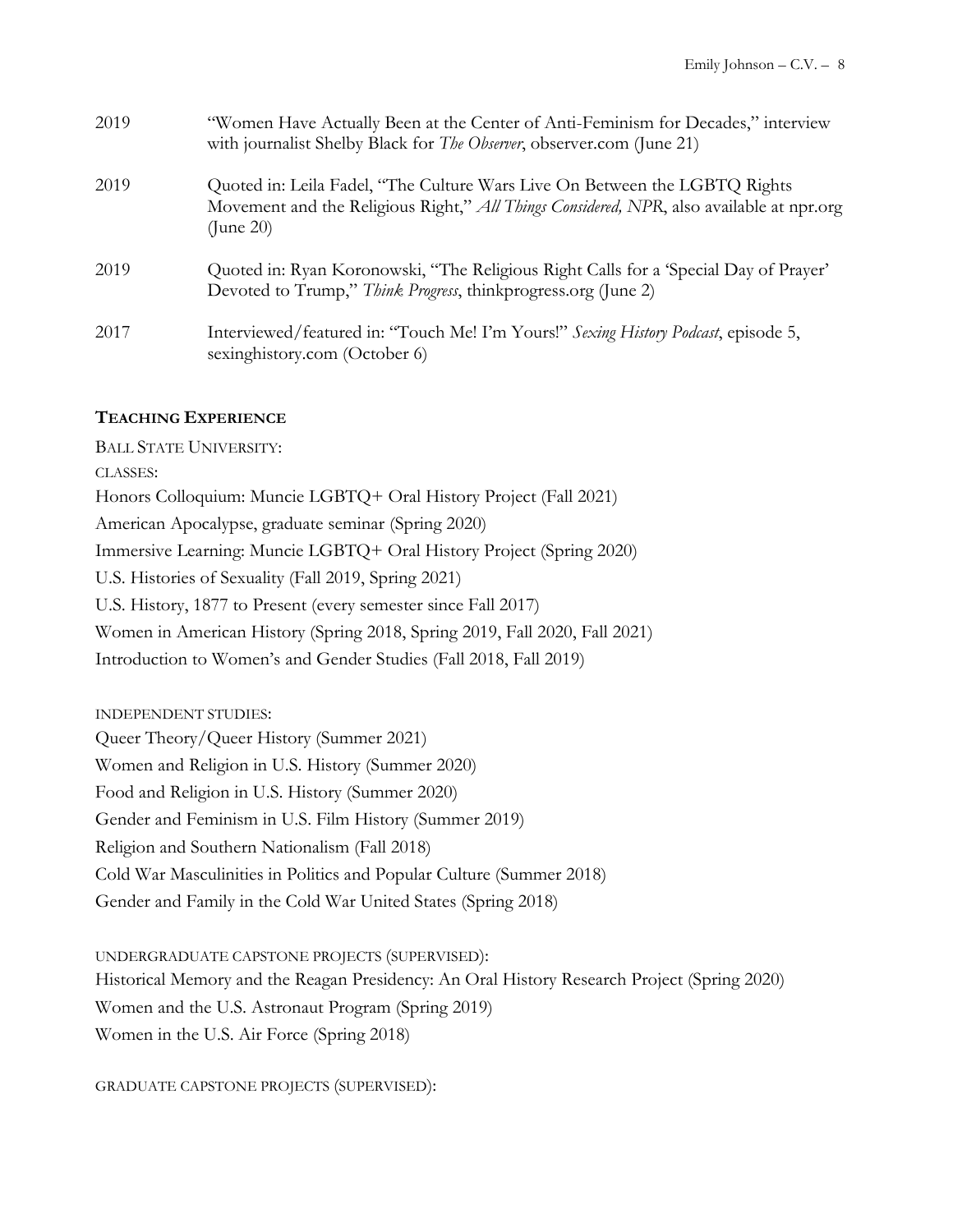Disney Princesses and Princess Performers: A Historical/Sociological Study (Ongoing) Harold Rugg and the History of History Education (Ongoing)

UNIVERSITY OF TENNESSEE: American Religious History (Spring 2015, Summer 2015, Fall 2016, Spring 2017) American Apocalypse (Spring 2015, Fall 2016, Spring 2017) Women and Gender in American Religious History (Fall 2014) Research Seminar in American Religious History (Spring 2016) Comparing World Religions: Food, Ritual, and Culture (Fall 2014, Spring 2015, Fall 2016, Spring 2017)

#### **PROFESSIONAL SERVICE**

SERVICE TO THE PROFESSION:

| 2020        | Commenter, "Urban Vice: Sex, Regulation, and Public Morality in the Late 20 <sup>th</sup> Century<br>City," American Historical Association Annual Meeting, New York City |
|-------------|---------------------------------------------------------------------------------------------------------------------------------------------------------------------------|
| $2019 - 20$ | Pre-publication manuscript reviewer for University of Georgia Press, Oxford University<br>Press                                                                           |
| $2015 - 21$ | Pre-publication article reviewer for Fieldwork in Religion, Journal of the American Academy of<br>Religion, Religion and American Culture, and Teaching History           |
| $2013 - 14$ | Editorial Assistant, Women's History Review                                                                                                                               |

#### SERVICE TO THE DEPARTMENT/UNIVERSITY:

| 2021      | Secretary, Evaluation Methods Committee, American Association of University<br>Professors, Ball State University  |
|-----------|-------------------------------------------------------------------------------------------------------------------|
| 2020-2021 | Founding Member, Ad-Hoc Committee on Diversity and Inclusion, History Department,<br><b>Ball State University</b> |
| 2020-2021 | Host, Monthly History Trivia Nights, History Department, Ball State University                                    |
| 2020-2021 | Chair, Sharon Seager Committee for Women's and Gender History, Ball State University                              |
| 2018-2021 | Guest Speaker in HIST200, Ball State University                                                                   |
| 2018-2021 | Student History Conference Committee, Ball State University (chair, 2019–2020;<br>secretary, 2020–2021)           |
| 2020      | Search Committee, African American history position, Ball State University                                        |
| 2018-2019 | Cofounder and organizer, Gender and Sexualities Working Group, Ball State University                              |